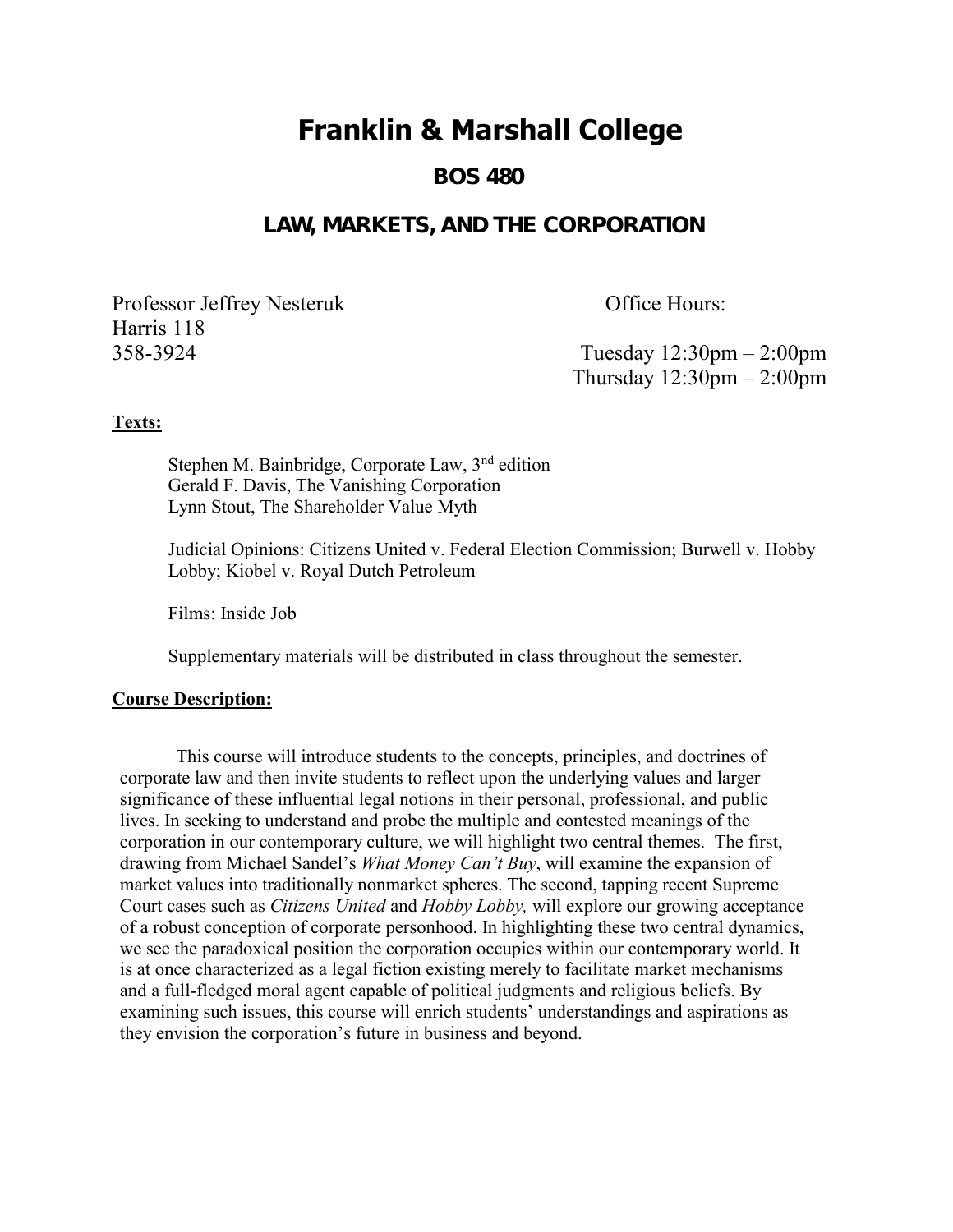# **Course Collaboration**

**This course offering is supported by a Teagle Foundation grant aimed at bringing liberal arts content, skills, and pedagogies to the study of business. As part of this grant, the class will be collaborating with Professor Kerry Whiteside's class, GOV 376 "Law, Money, and Meaning," to explore common themes and issues.**

# **Course Goals:**

**\*To develop in students the skills of legal reasoning**

**\*To expose students to the legal concepts, principles, and doctrines necessary for understanding the central role the corporation has played in American law** 

**\*To engage students in the critical analysis of the broader contemporary controversies surrounding the corporation**

**\*To integrate philosophical reflection upon the nature of the corporation into our analysis of legal concepts and contemporary controversies** 

#### **Grading:**

| Midterm Examination       | 40% |
|---------------------------|-----|
| <b>Essay Portfolio</b>    | 40% |
| <b>Class Contribution</b> | 20% |

**\* All students will take midterm examination and hand in essay portfolio on scheduled dates. The essay portfolio must be in hard copy and handed in directly to me.** 

#### **Class Attendance:**

**Class attendance is important. Lectures will contain material not offered in the texts and participation in class exercises and discussions is necessary in order to develop the particular perspectives and analytic skills required for the midterm examination and essay portfolio.**

#### **Midterm Examination**

**The midterm examination will be an essay exam that requires applying legal principles and doctrines to an extended hypothetical fact situation. Success on the exam will require spotting relevant legal issues, an accurate and in-depth knowledge of legal rules, close reading of the facts, and an awareness of public policy considerations. It will also require you to critically evaluate the legal rules and processes at issue.**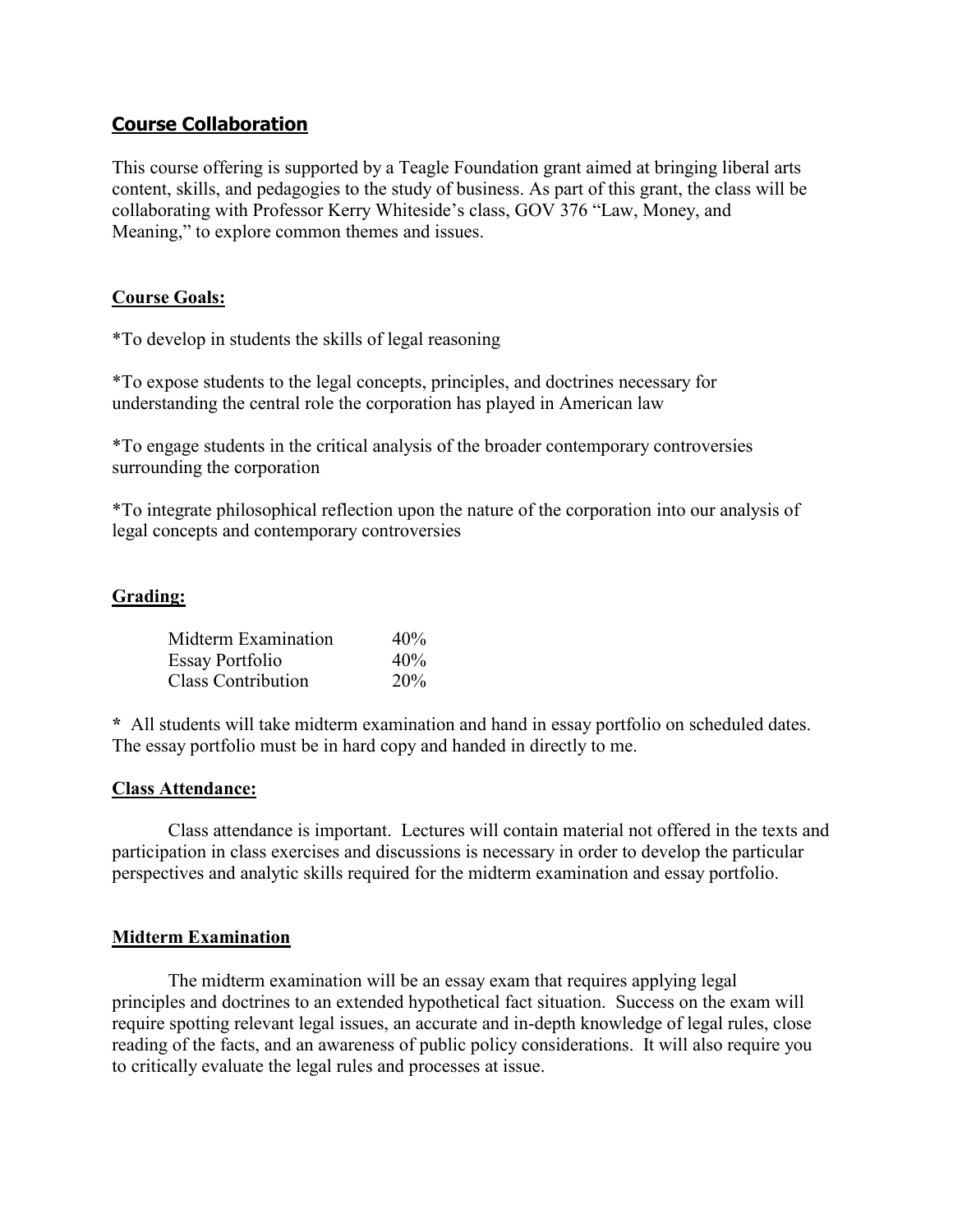#### **Essay Portfolio**

 **During the second half of the class, we will examine a number of major legal controversies in which the law is unsettled. Your essay portfolio will consist of three essays. Each essay will focus on a particular legal controversy and will answer a specific assigned question regarding that controversy. The suggested length of your essay portfolio is 15-18 pages.**

#### **Class Contribution**

**The class contribution portion of your grade will reflect your general class attendance, preparation, and participation. It will include throughout the course your performance in a number of specific classroom exercises, some of which may require prior out-of-class preparation. Due to the nature of the class, poor class attendance or preparation will be heavily penalized.**

# **COURSE OUTLINE AND ASSIGNMENTS**

#### **Understanding the Corporation**

#### **8/30– Introduction**

**9/6 – The Economist View of the World (Guest lecture by Prof. Whiteside)**

**The Vanishing Corporation; The Shareholder Value Myth (You should begin reading these two books for the 9/6 class and finish them by the 10/11 class. You will be asked to reread and be prepared to discuss specific chapters in these books as noted in the schedule below.)**

- **9/13 – Corporate Law Chap. 1 (An Introduction to the Corporation) Chap. 2 (Forming the Corporation) COMMON CLASS WITH GOV 376**
- **9/20 – Corporate Law Chap. 3 (Financing the Corporation) Chap. 10 (Shareholder Voting) COMMON CLASS WITH GOV 376 (Includes guest lecture by Prof. Whiteside)**
- **9/27 – Corporate Law Chap. 4 (Limited Liability and Piercing the Corporate Veil) Chap. 9 (The Limits of Fiduciary Obligation)**
- **10/4 – Corporate Law Chap. 5 (Managing the Corporation) (Includes guest lecture by Prof. Whiteside)**
- **10/11– Corporate Law Chap. 6 (The Duty of Care and the Business Judgment Rule) Chap. 7 (The Duty of Loyalty)**

#### **10/18 - MIDTERM EXAMINATION**